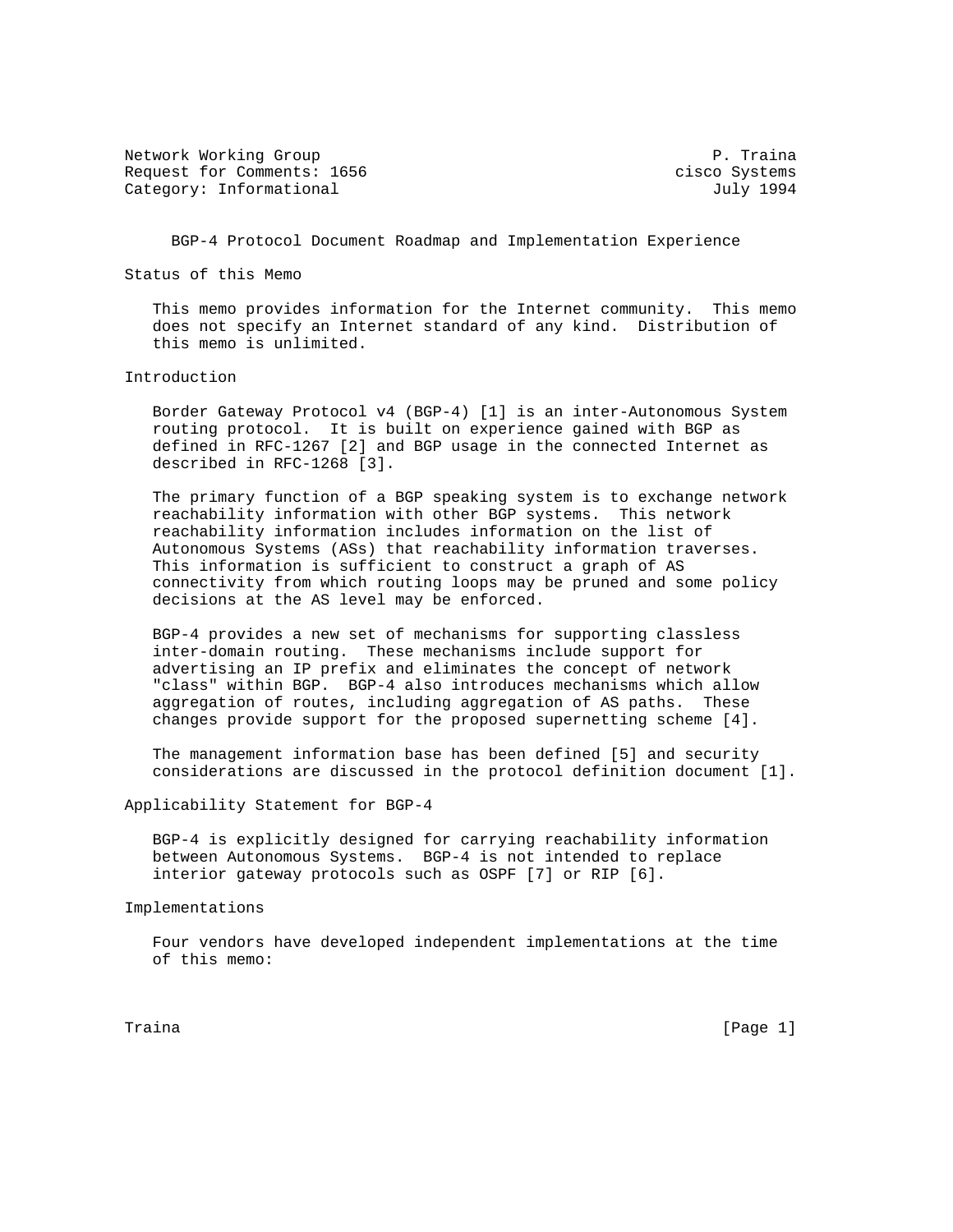ANS (gated) Europanet 3COM cisco

 The complete interoperability matrix between all known implementations of various versions of BGP is available under separate cover [9].

# Implementation Testing

 One implementation has been extensively tested in a network designed to mirror the complex connectivity present at many major Internet borders. This network consists of multiple BGP-3 and BGP-4 speakers carrying full routing information injected from Alternet, EBone, Sprint, CERFnet, and cisco. In many cases additional AS adjacencies are simulated via the use of IP over IP tunnels to increase the complexity of the routing topology.

 The primary feature of BGP-4 is the ability to carry network reachability information without regard to classfull routing. In addition to canonical routing information, CIDR prefixes (both supernets and subnets) are being injected from IGP information and aggregated using the methods described in BGP-4. AS set aggregation and policy decisions based upon AS sets have been tested.

 Secondary extensions incorporated as part of version 4 of this protocol include enhancements to use of the INTER\_AS\_METRIC (now called MULTI\_EXIT\_DISC), the addition of a LOCAL\_PREF parameter to influence route selection within an AS, and a specified method of damping route fluctuations. All of these features have been tested in at least one implementation.

## Observations

 All implementations, are able to carry and exchange network reachability information.

 Not all implementations are capable of generating aggregate information based upon the existence of more specific routes.

 No implementation supports automatic deaggregation (enumeration of all networks in an aggregate block for backwards compatibility with routing protocols that do not carry mask information (e.g. BGP-3)). However, most implementations do allow for staticly configured controlled deaggregation for minimal backwards compatibility with non-CIDR capable routers.

Traina [Page 2]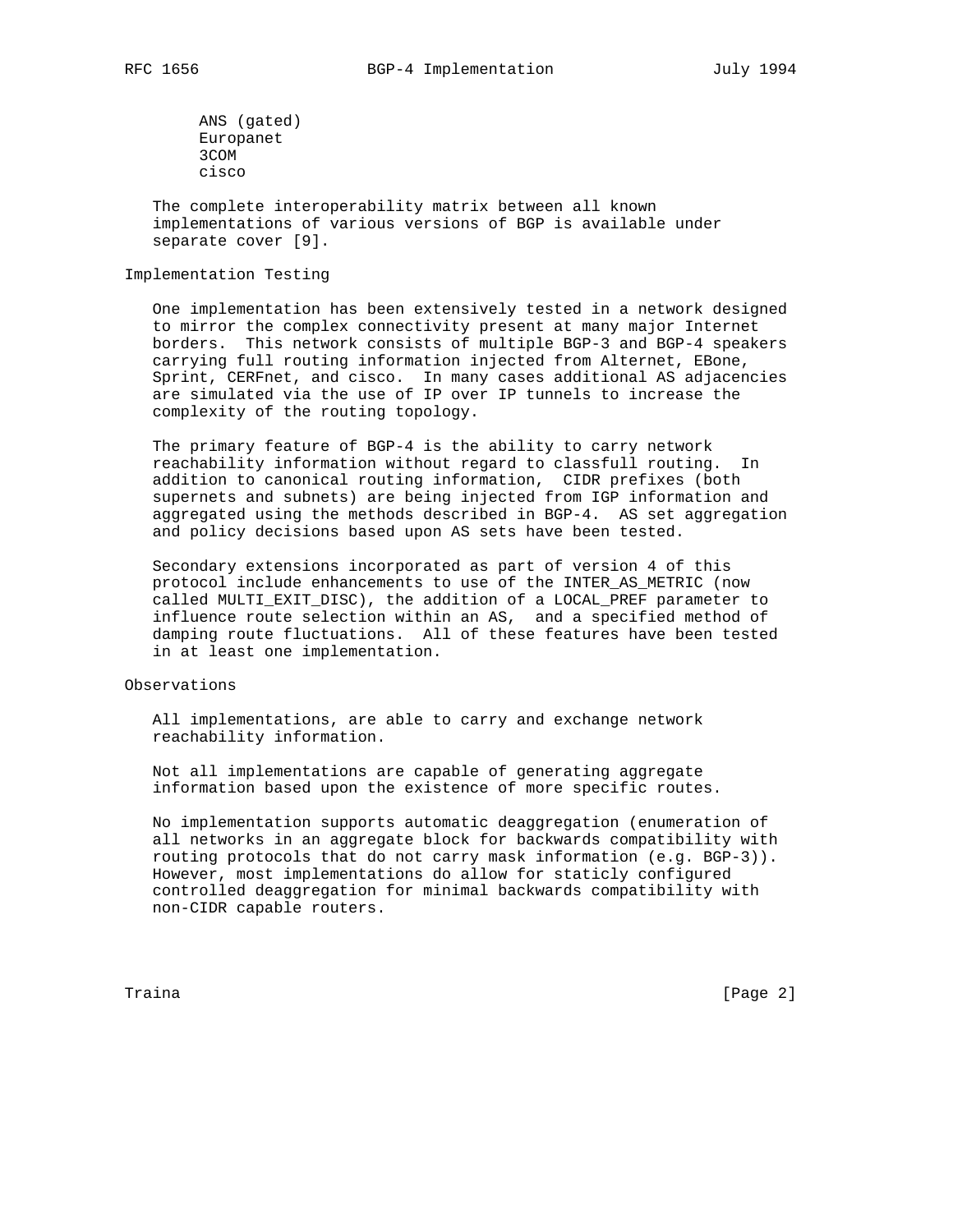At least one implementation capable of running earlier versions of BGP deliberately does not automaticly negotiate to earlier versions. Connections to BGP-4 peers must be explicitly configured as such.

## Conclusions

 The ability to carry and inject natural networks and CIDR supernets is the immediate requirement for BGP-4. The ability to carry subnet information (useful when reassigning parts of class A networks to organizations with different routing policies) is of secondary concern.

 The ability to conditionally aggregate routing information may be worked around by injecting static or IGP network information into BGP, or aggregation may be performed by an upstream router that is capable.

 Deaggregation is dangerous. It leads to information loss and unless tightly controlled by a manual mechanism, will create a routing information explosion.

 Automatic version negotiation is dangerous due to the state-less nature. Given packet losses or spontaneous restarts, it is possible for two BGP peers capable of BGP-4 to negotiate a BGP-3 or BGP-2 connection, which is incapable of carrying super/subnet reachability information and AS set information.

## Acknowledgments

 The author would like to acknowledge Yakov Rekhter (IBM) and Tony Li (cisco) for their advice, encouragement and insightful comments.

#### References

- [1] Rekhter, Y., and T. Li, "A Border Gateway Protocol 4 (BGP-4), RFC 1654, cisco Systems, T.J. Watson Research Center, IBM Corp., July 1994.
- [2] Lougheed K., and Y. Rekhter, "A Border Gateway Protocol 3 (BGP- 3)", RFC 1267, cisco Systems, T.J. Watson Research Center, IBM Corp., October 1991.
- [3] Gross P., and Y. Rekhter, "Application of the Border Gateway Protocol in the Internet", RFC 1268, T.J. Watson Research Center, IBM Corp., ANS, October 1991.

Traina [Page 3]